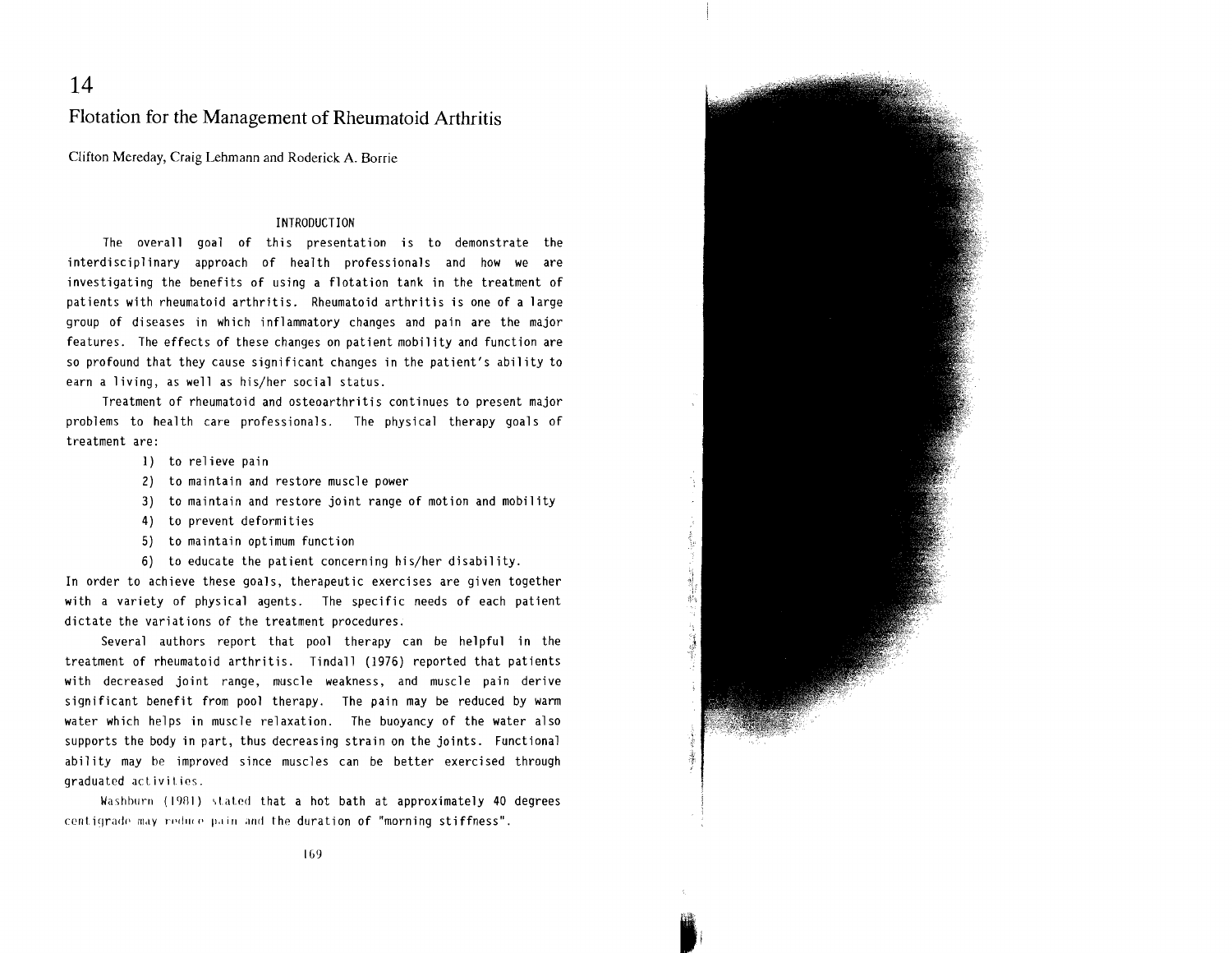Moll (1983) reported that active exercises in a warm pool are particularly beneficial in the treatment of stiff and painful joints in patients with osteoarthritis, capsulitis, ankylosing spondylitis, and generalized arthritides.

We at Stony Brook read of a pilot study of salt water flotation in the treatment of nine patients with rheumatoid and osteoarthritis that was conducted in Australia by Dr. Dale Thomas. Three patients were diagnosed as having rheumatoid arthritis and six had diagnoses of osteoarthritis. Visual analogue scores of pain, tenderness, pulse and blood pressure measurements were made before and after treatments. The results of that study suggested patients with rheumatoid arthritis may benefit from the use of salt water flotation. This report stimulated our interest. Professor Craig Lehmann of the Department of Medical Technology had already completed some studies which showed flotation causing an immediate reduction in blood pressure. It was hypothesized that through flotation, patients with arthritis would be able to function better because of blood pressure and stress reduction. It was also our belief that the **general** physical therapy management of the rheumatoid arthritic patient could be greatly enhanced through the use of flotation.

Our preliminary findings at Stony Brook, using ten subjects, supported the findings of the Australian group. We found flotation offered significant benefits to the majority of those patients.

Some short term effects of flotation are:

- 1) blood pressure reduction
- 2) heart rate reduction
- 3) pain rel ief

It was hypothesized that long term effects would be:

- 1) stress reduction
- 2) pain reduction
- 3) improved functional ability

Initially, a pain questionnaire was used. This gave us subjective data concerning the patient's perception of his/her pain and functional ability. We used excerpts from the McGill Pain questionnaire. The questionnaire has three major classes of descriptive words: sensory, affective and evaluative, that patients use to describe subjective pain experiences. The questionnaire was also designed to provide quantitative measures of clinical pain that could be treated by statistical means. Types of data obtained from the questionnaire included:

- 1) Pain rating index based on the rank values of the words. In this system, the word implying the least pain is given a value of 1, the next word a value of 2, and so forth. The values of the words chosen are then added up to obtain a score.
- 2) The Present Pain Intensity scale (PPI), the number-word combination chosen as representative of the overall intensity of the pain at the time of administering the questionnaire. The questionnaire is used before, as well as at the completion, of all treatments. The differences can then be expressed numerically.

As mentioned, ten subjects participated in the initial pilot study. All of these patients had a diagnosis of rheumatoid arthritis. Of the ten, six showed significant reduction of pain, with resultant increased ability to move about as determined by the pre-float and post-float pain questionnaire. The four subjects who showed no improvement did not follow through with appointments as scheduled; hence, had to be discontinued as participants in the study.

| Patient | Pre-float Pain Score | Post-Float | PPI ∆ |
|---------|----------------------|------------|-------|
| cs      | 0                    | 0          | -2    |
| JM      | 20                   |            | same  |
| MН      | 26                   | 5          | -3    |
| RE      | 22                   | 11         | same  |
| LΑ      | 41                   | 33         | same  |
| МS      | 17                   | 0          | - 2   |

As a result of these very positive findings, the research team decided to open the study to patients with "chronic pain syndrome" which included patients with total hip replacements, herniated discs, cracked vertebrae, and other debilitating problems. Our success with these patients, without other psychological intervention, was not nearly as great. It became obvious to us that many of these patients, with histories of pain of ten to fifteen years duration, needed psychological counsel ing, in addition to floating. As a result of a small paragraph in a local newspaper, we have been swamped with phone requests for treatment. We are now attempting to formulate a schedule to handle the more than 100 requests for treatment,

 $\mathcal{I}^{\pm}$